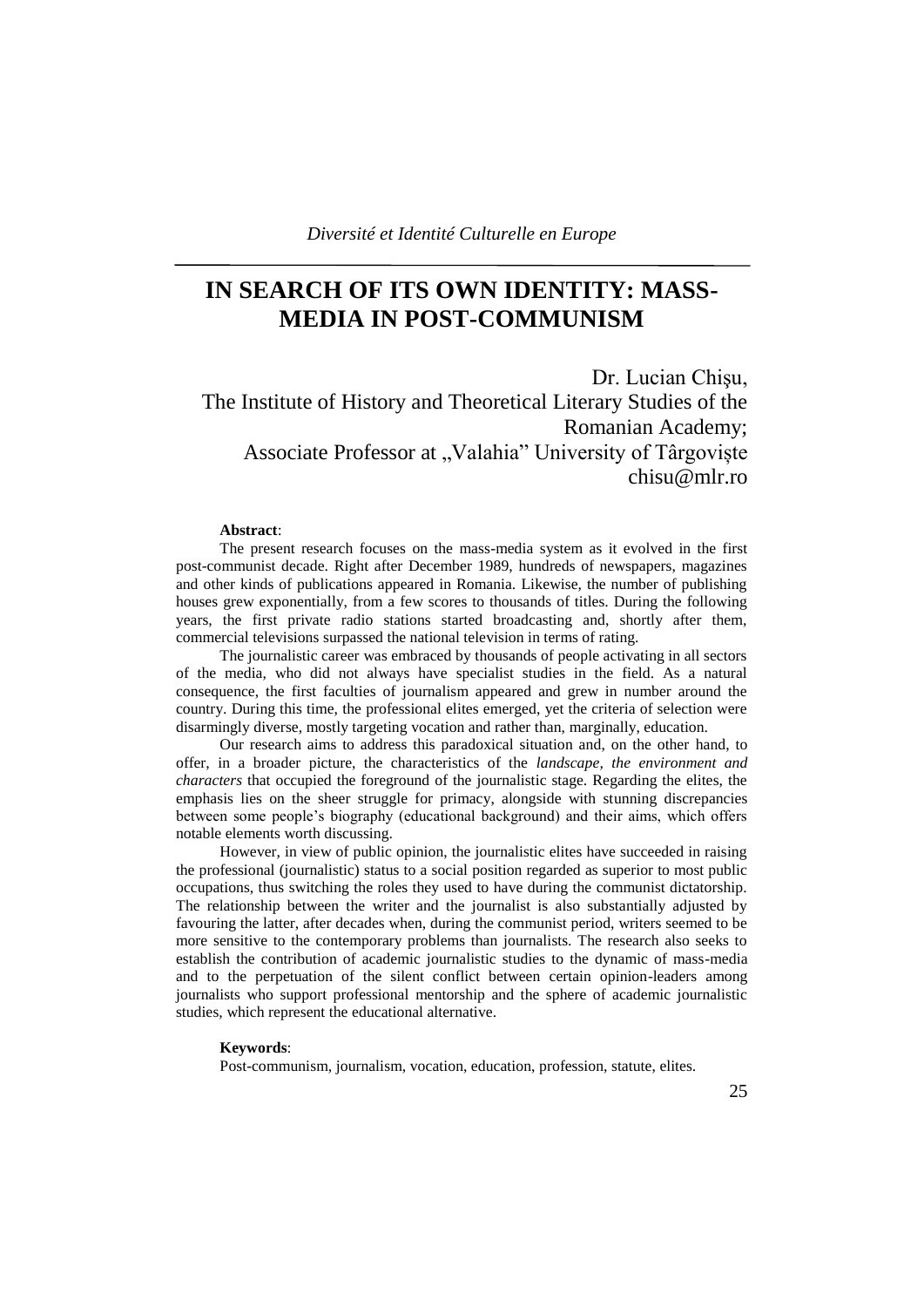The present text represents a continuation of our preoccupation<sup>1</sup> regarding the evolution of the Romanian media in post-communism. The subject caught the attention of numerous researchers, all the while becoming the legacy of certain specialised institutions, increasingly numerous, some of which were founded for the purpose of registering, quantifying or surveying, both the accelerated dynamic and the effects that mass-media produces in society. The fact is all the more explainable as, in almost five decades, communist totalitarianism created a historical *hiatus* between the Romanian inter-war media, with a very well established role in society, and the communist media, whose attributions were reduced to ideological propaganda.

If, during the time between 1944 and 1989, at different stages and through a sinuous succession, it was possible to regain certain cultural values (in literature, arts, sciences), the representative contributions to the media and the radio were denied the chance of such re-evaluation, due to the fact that the original principles underlying them – the freedom of speech and opinion – had been confiscated by the sole party. The communist media had to abandon their attributes of informing on the reality and, *in corpore*, journalists were transformed into some sort of alchemists in whose jars lies were supposed to turn into gold.

Out of the ashes of the December 1989 Revolution, the new media will be born, with the effervescence of any beginning, becoming the mirror of the burning issues and hot topics confronting Romanian society during the last two decades. While regaining its mission, the mass-media in our country has been going through profound structural transformations.

**I**. It is unanimously accepted that the liberalisation (be it political, economic or social) which came immediately after December 1989 has served the media in the highest degree. The media was the first to signal the transition to the market economy, achieving in the following years of

<sup>1</sup> *El Dorado sau despre peisaj, medii şi personaje în jurnalismul românesc de la sfârşit de secol şi de mileniu* (*El Dorado or about the Landscape, Environment and Characters in Romanian Journalism at the End of the Century and Milennium*), in the Spiru Haret University Archive (Journalistic series) no. 2, "România de Mâine" Foundation"s Publishing House, Bucharest, 2001, p. 21-33, *Cultura* versus *media* (*cronica unui eveniment dinainte anunţat) –* (Culture versus the Media: the Chronicle of a Pre-Announced Event>), in the Spiru Haret University Archive (Journalism series) no. 3, "România de Mâine" Foundation's Publishing House, Bucharest, 2002, p. 21-33.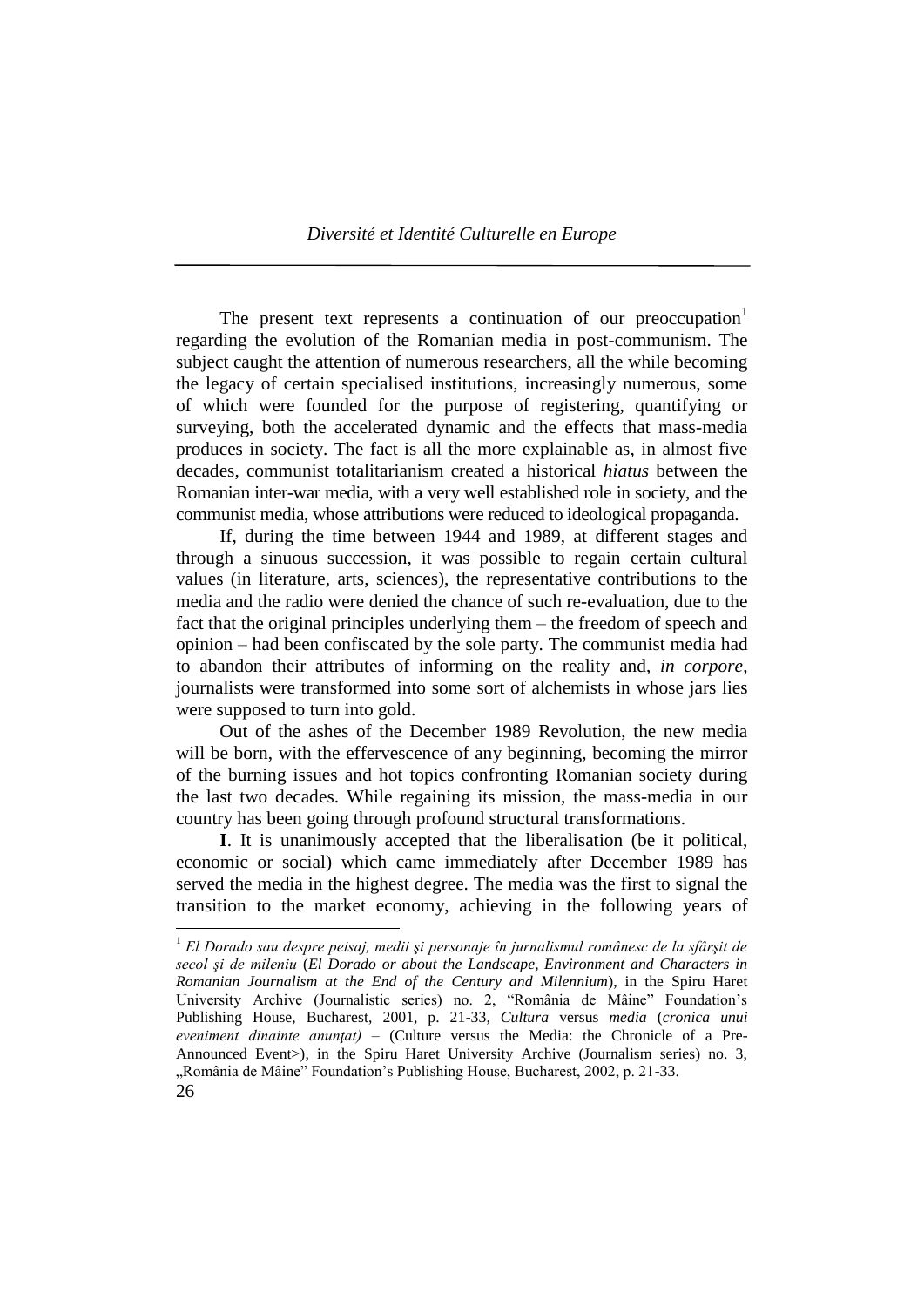dynamic evolution, highly significant success. From the very days of the revolution, a few "free" newspapers appeared, followed shortly after, by a veritable avalanche of publications, amounting to thousands at national level<sup>2</sup>. During this time, the main components of the mass-media, the radio and the television, have made noticeable progress. The new media has rapidly, naturally and necessarily connected with its old traditions from the inter-war period. In this respect, the most significant element was represented by the perpetuation of attitudinal journalism, illustrating the socalled "French model", which was individualised, subjective, repercussive, a vision in which talent, vocation and general knowledge were the ingredients of success in the journalist"s craft. Thousands of journalists emerged almost overnight, as it were, lured by the wonder of the new occupation from all professional or occupational fields.

Shortly after, the first journalism faculties appeared, as part of either state-owned or private institutions. In the absence of consolidated traditions (regarding the teaching of this discipline in the universities in our country), academic journalism adopted the so-called "English model" of media production, where "facts are sovereign, comments are free". Another interesting and pluralistic aspect is also revealed by the fact that the number of teachers specialised in journalism who actually teach at these academic institutions is insignificant. Having been retrained, they come from other various academic fields, some of them related to journalists, others not even by far. Beyond this paradox there is a strong justification: except for a few teachers of journalism from the former "Ştefan Gheorghiu" Academy, no other faculty could issue diplomas to attest qualifications in the profession.

Despite the serious impediments mentioned above, the system worked on both sides: with the contribution of such rising new journalists<sup>3</sup>, issue of

 $2^{2}$  Some of the great circulation newspapers published since the communist period continue their activity under new titles (*Scânteia* becomes *Adevărul, Informatia Bucureștiului* turns into *Libertatea*, *Scânteia tineretului* changes its name to *Tineretul liber*, etc.) most of the county official editions become *Libertatea* or add adjectives such as "new", "free", but we also note comebacks under "historical" titles, such as *Curierul naţional*, *Cuvântul*, *Azi*, *Dimineaţa*, *Ziua*, *Viitorul*, *Evenimentul zilei*, *Dreptatea*, *Curentul*, *Ora*, *Epoca*, *Viaţa Capitalei*, *Naţional*, *Cotidianul*, *Cronica română*, *Gândul*, *Observator*, *Meridian*, *Jurnalul naţional*, *Oglinda*, *Realitatea românească*, *Tricolorul*, *Agora*, *Acum*.

 $3$  We ought to note that many of the people initially engaged in the media had university degrees in the newly founded academic system.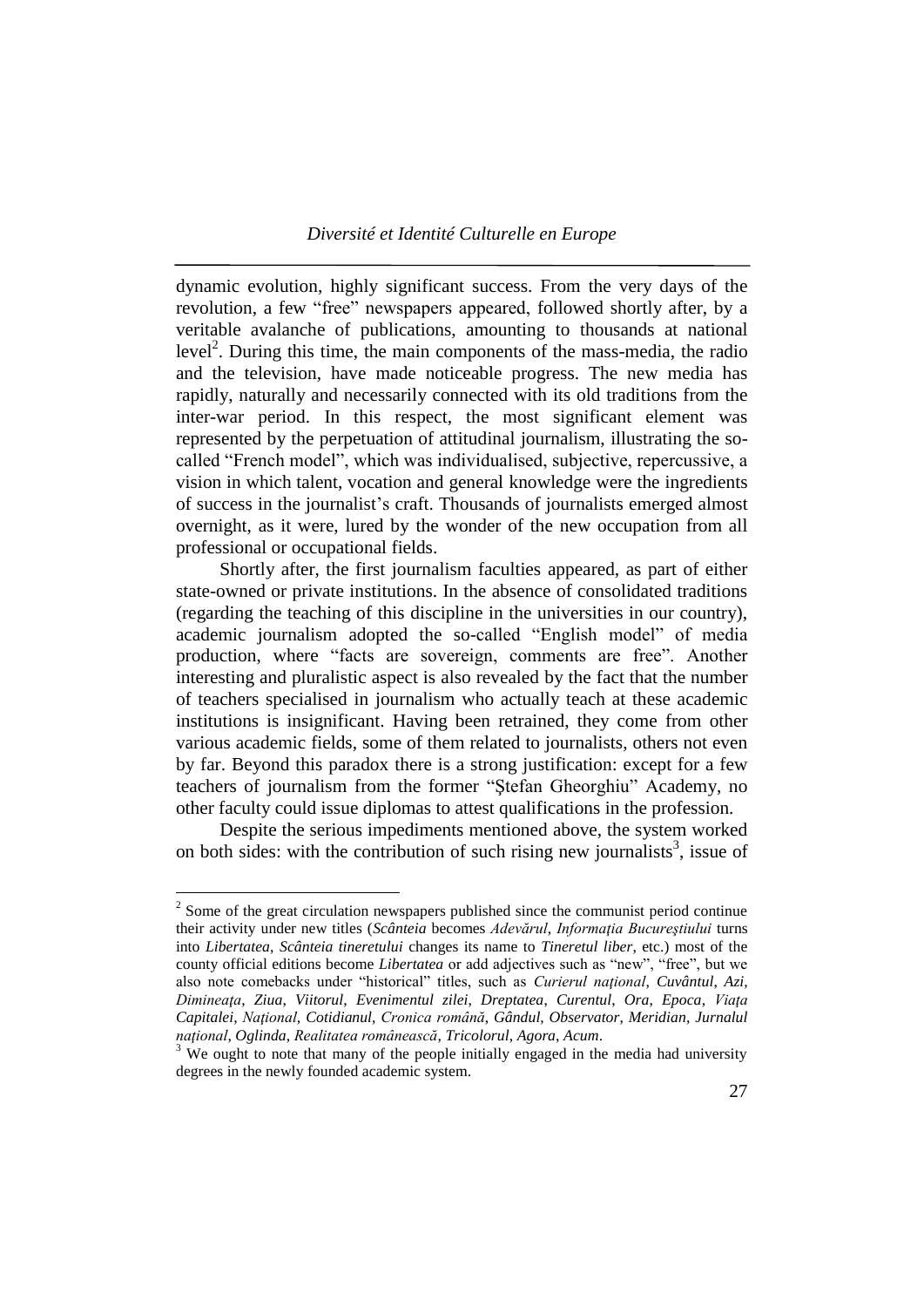publications, as well as their diversity, continued to grow constantly. At the same time, the universities provided human resource for the media, fresh from the ranks of the youngest generations coming to take on the world in the fast lane.

Beside the unprecedented vigour of the media phenomena, perfectly explainable for those interested in studying its functional resorts in the context after December 1989, the media of this period presented itself in a fabulous-idyllic light, mostly due to the enormous gap between the real number of professionals and all those actively involved in the media.

**II**. The attempt to convey this new setting, circumstances, and characters in a panoramic picture, however necessary, could not be realised due to the dynamic of the phenomena, difficult to portray other than as a "moving picture". Even though it is difficult to draw certainties from transition periods, notable attempts<sup>4</sup> have been made, since statistics is the most efficient method of analysis and representation of the situation in the mass-media. Moreover, there were necessities related to the media"s relation with the economic sphere (characterised by strong competition), which created lines of power with opposed interests, in which manipulation is not unknown, thus making the media stray from their natural ends of putting things into an ordered perspective. We notice that the existing attempts did not manage to draw a realistic picture.

In our opinion, such an unpredictable evolution of the phenomena can be described during several stages.

**1**. 1990-1997, the stage of the most accelerated progress of the massmedia (written press, radio, television), was characterised by the amorphous, chaotic and inertial accumulation of financial capital. As we described it in our previous research (see note 1), starting with 1990, the space of the media became a sort of holy land (or *El Dorado*), populated by a series of adventurers, some attracted drawn by the idea of fast profit, others by the image of the vigilante, prefigured by the media of those years due to the enormous interest for revelations. In the academic milieu, the attractiveness

<sup>28</sup> 4 For this, see Mihai Coman, *1996 – Starea mass-media din România* (*1996 – The State of the Mass-Media in Romania*), in *Manual de jurnalism* (*Tehnici fundamentale de redactare*) (*Journalism Handbook – Fundamental Writing Techniques*), Polirom Publishing House, Iaşi, 1999, p. 211-226 and, especially, Marian Petcu, *Tipologia presei româneşti* (*The Typology of the Romanian Media*), Institutul European Publishing House, Iaşi, 2000.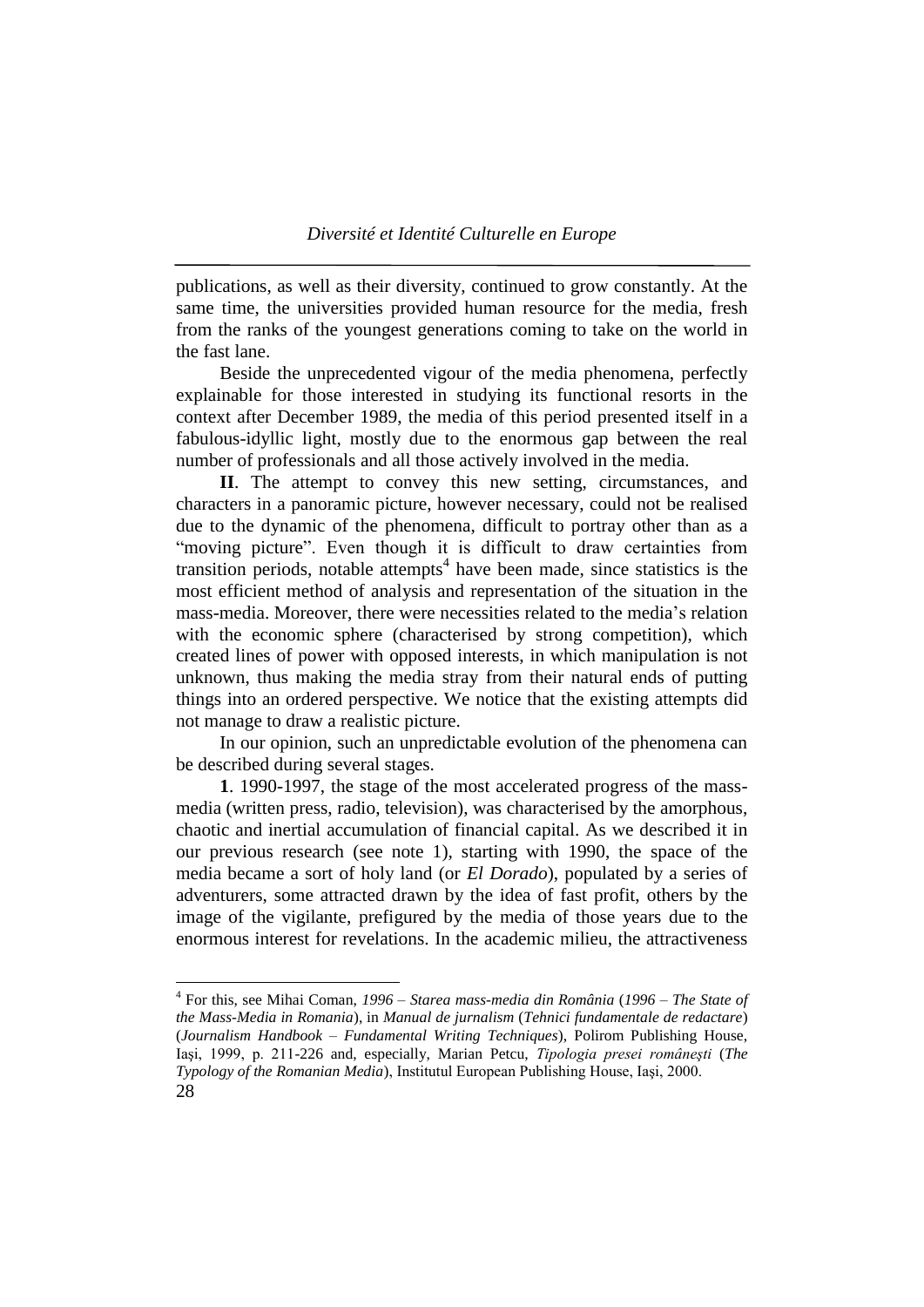of journalism for the young generation seems to have been generated by a different model, generously distributed by the TV channels: *Super Man*, the hero who solves all the problems of society, is a newspaper writer.

During this first stage, professional association forms<sup>5</sup> started to appear and consolidate, as well as the first NGOs and institutions that granted the ever-necessary structural coherence of the mass-media system. The stage is dominated by the idea of accumulation.

**2**. 1998-2004 is the stage of the first crystallisations, which, even statistically, indicates progress, dominated by contradictory numbers and questionable results. The sources are rather numerous and each represents different initiatives, which leads to the disarming results.

Among the ones worth mentioning, there are: *Catalogul Mass-media*  din România, Sfera Publishing House, Bucharest, 1998<sup>6</sup>, which appeared under the coordination of Valeriu Mangu, *Mass-Media din România*, edited by the Romanian Broadcasting Society, Bucharest, 1999<sup>7</sup>, and *Top 99* (*Ghidul mass-media din România*), published by the National Forum Foundation/Freedom House, 2<sup>nd</sup> and 3<sup>rd</sup> edition, 2000, and 2002, respectively.

<sup>5</sup> The Romanian Association of Audio-visual Communication (1990); The Romanian Newspaper Writers" Union (UZP, 1994); The Independent Journalism Centre (1994); The Independent Romanian Radio Stations" Foundation (RIND, 1995); The Press Monitoring Agency (1994), The Romanian Editorial Auditing Bureau (BRAT, 1997); The Romanian Association for Measuring Ranking (ARMA, 2001), The National Council of Audio-visual Media (CNA),The Romanian Press Club (1998), The Romanian Centre for Investigation Journalism (2001), The Romanian Journalists' and Publishers' Syndicate Federation (2001).

<sup>6</sup> *Catalogul Mass-media din România* (*The Romanian Mass-media Catalogue*), Sfera Publishing House, Bucharest, 1998, published under the coordination of Valeriu Mangu, can be listed under the significant bibliographies, useful as primary information, giving identification and contact information (name, address, phone number, fax, e-mail, territorial coverage in the form of network and some brief data about the administrative board, updated with the support of certain institutions such as the National Council of Audiovisual Media, the National Library of Romania, BRAT. Furthermore, the catalogue aimed to be a first quasi-complete edition regarding the mass-media and related fields (publishing houses, polygraphic activity, documentation, information) and, in standard modes, it also presents other segments of the informational fields in their territorial-administrative area.

<sup>7</sup> Realised during January-August 1999, the guide only offers quantitative information about the name or title of the press institution, the name of the leading team, address (phone, fax, e-mail, internet), frequency / broadcasting channel (for radio and television stations), as the editor aims to continue this effort in successive editions "intended to update all the information, so that our research and analysis work will be useful indeed".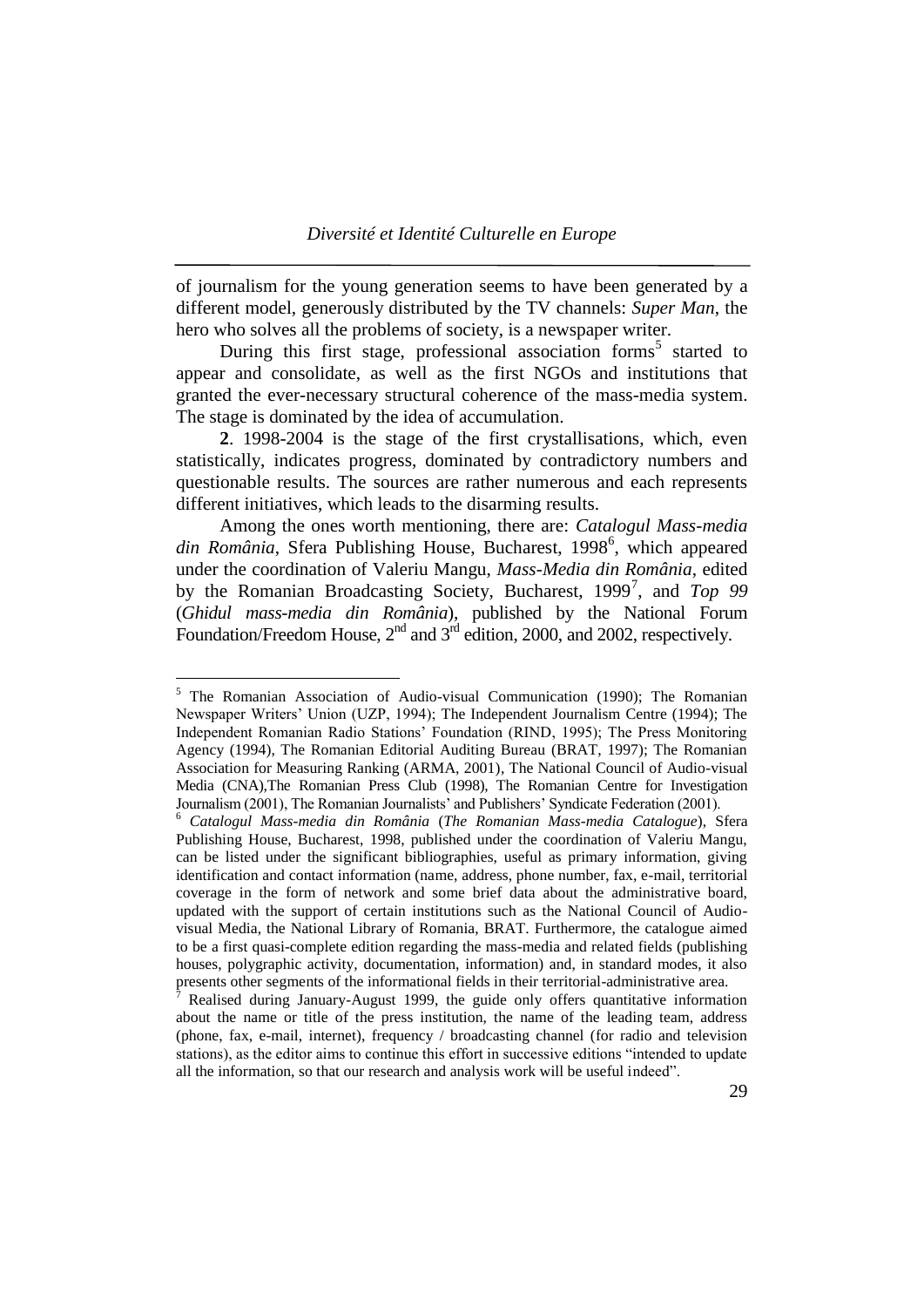**A**. In our article published in 2001, we presented statistical data and characteristics regarding a larger category of mass-media, thus drawing attention to the important existing data. In this presentation we are restricting the area of the statistical data in the domain of the mass-media to the written press, radio and television, presenting a comparison of the data provided, one year apart from each other: 1998 (*Mass-media Catalogue of Romania*) followed by 1999 (*Mass-media in Romania*).



Image 1. Distribution of the media in the first quantitative "attempts"

## Note

 $\overline{a}$ 

*Current radio stations*

*\*Public authorities (The National Council of Audio-visual Media) \*\*Authorised broadcasting TV stations, licensed to function \*\*\*Cable television (broadcasting licenses, authorised, independent, broadcasting stations). Mass-media in Romania do not offer information \*\*\*\*Radio broadcasting stations (Companies owning broadcasting licenses and/or authorising decisions for radio broadcasting) \*\*\*\*\*Written publications edited in Romania<sup>8</sup>*

<sup>30</sup>  $8$  The main drawback of this guide is presenting it under the sign of ideality, turning it from a repertory to ... repertoire of the mass-media institutions in our country, without explicitly distinguishing between the active ones and those who own a functioning license but do not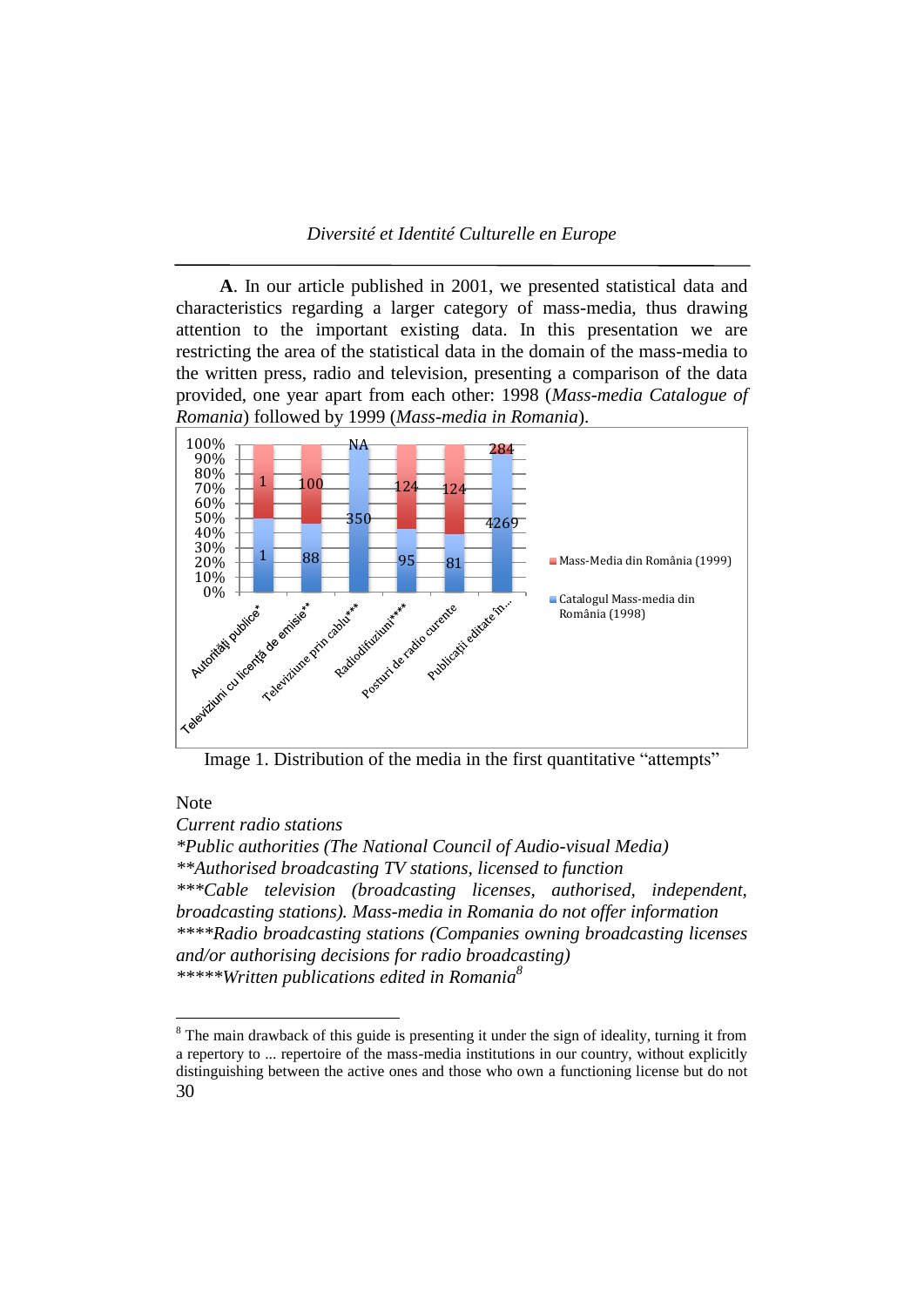**B**. The discrepancy between the given data is easily noticeable, among others, because, as already mentioned, each of the initiatives had its own well-determined purpose. The main inconvenience of the 1998 guide is that its projection lies under the sign of idealism, transforming it from a repertory to ... a repertoire of the mass-media institutions in our country, without explicitly making a distinction between the active institutions and the ones holding a broadcasting licence but not using it. If, regarding some segments of the catalogue, this difference can be inferred, precisely where the nature of the difference was of major interest, such details<sup>9</sup> are missing. Entirely different representations are offered by the Mass*-media in Romania* guide, edited in 1999 by the Romanian Society of Radio and Broadcasting, meaning that it does not aim to account for the entire editorial activity in our country, but only to operate a selection out of the large area of offers. Its utility lies in the fact that it offers data regarding all sorts of media: newspapers, periodic publications, ethnic minority publications, radio and television stations around the country. Regarding the selection, we must also add that the authors used their own ranking system. It is obvious that the selection used such criteria as utility, notoriety, institutional affinities, all becoming an evaluating system $10$ . As it was noticed, the criteria were typological, targeting the institutions having a tight collaboration with the Romanian Society of Radio Broadcasting. The only fact worth remembering

make use of it. If, referring to certain segments of the catalogue, this difference can be deduced, exactly where there was a major interest regarding the nature of the difference, the details are missing.

<sup>&</sup>lt;sup>9</sup> For instance, on the press group, the authors do not operate typological distinctions, at least regarding periodicity (daily publications coexist with monthly, quarterly or even yearly publications) or even competence levels (where, through an irony of fate, international level publications of the Romanian Academy are intersected with names such as "Criminals" Academy", "Prostitution academy", "Sex academy"), and not even the geographical-administrative aspect; the sole operating criterion is that of alphabetical order.

 $^{10}$  It is certain that the name of this guide can mislead. In reality, it illustrates the specificity of public relations activities, where this sort of data is accounted for by a clear purpose, that of creating a database which would be useful for the branch communication relations, with the possible (virtual) partners. Noting that there was the case for "documentation and analysis work", in relation to the name of the guide, we can see this institution more like a Balkan administration"s figure of speech.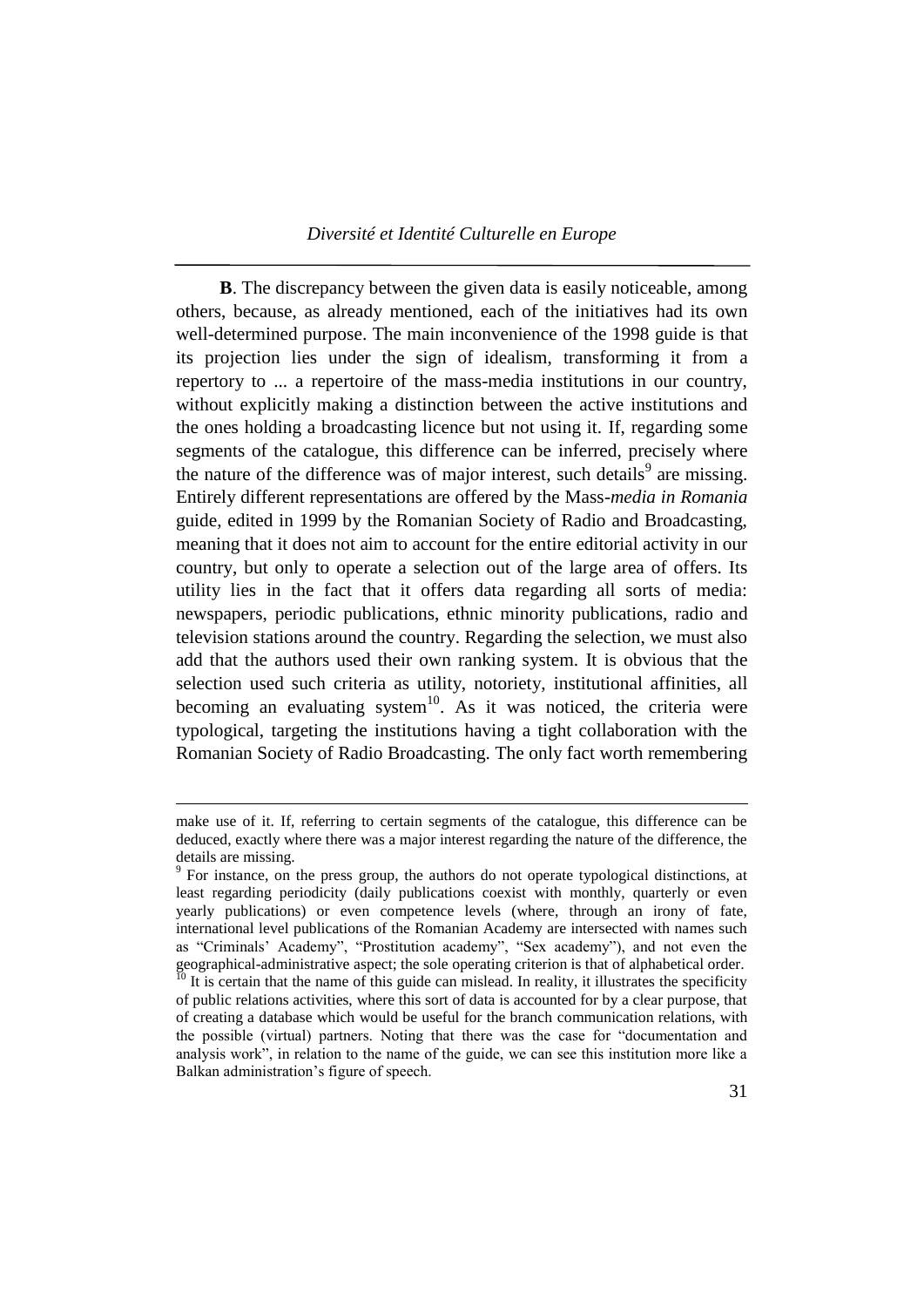from the *Note on the edition* is its characterising the phenomenon as "dynamic" and the information as "perishable".

**C**. By compiling the information from the sources above and also considering other related ones, which provide less information, our research aims to interpret some of the easily noticeable aspects, relevant after a statistical quantification. The determining emphasis for the second stage appears more nuanced and coherent in *Top 99* (*Mass-media guide in*  Romania)<sup>11</sup>, published in successive editions (the last in 2002), which augmented and updated *Top 99*, allowing us to eliminate interpretation differences by focusing on the same content and, to a considerable extent, to "approximate" the sketch portrait of the Romanian journalist, a decade after the revolution and the beginning of the new century and millennium.

In order to avoid tiring and useless repetitions, we sum up some of the conclusions, correlating them with the information offered by the 2002 edition, published shortly after our articles. Thus, we have renounced the distribution in terms of generations considered in our previous study, and chosen to operate with the simplified (age) distinction of *seniors/juniors* with its point of reference in 1969/1970, the (birth) years of those included in the second category both in the old and new catalogue. We have found the same 5/1 ratio for the seniors. However, if we take into consideration the "changes" in the catalogue, meaning the new names in *Top 99*, we can see that they target more than 50% of the previous content. These changes do not alter the mass-media format proportions ("written" press, radio, television), but increase the discrepancy in the seniors/juniors ratio to 8/1 for the first. One can conclude, by way of consequence, that the experience in exercising the journalistic craft represents one of the most certain eligibility criterion.

The facts are much more complexly presented as regards the profile of the successful journalist, worthy of *Top 99*, as the editors of the *Guide*

<sup>32</sup> <sup>11</sup> The guide is edited by the *National Forum Foundation/ Freedom House*, which was published with a *Foreword* by James Denton which, aside from the politeness and the inherent congratulations (of any preface), contains the reference ideas of the act. After three years, the third edition of the *Guide* is published, under the same title (missing the *Top 99*, which is, however, present within the volume). The changes have occurred during this time and their significance is worthy of attention within our enterprise.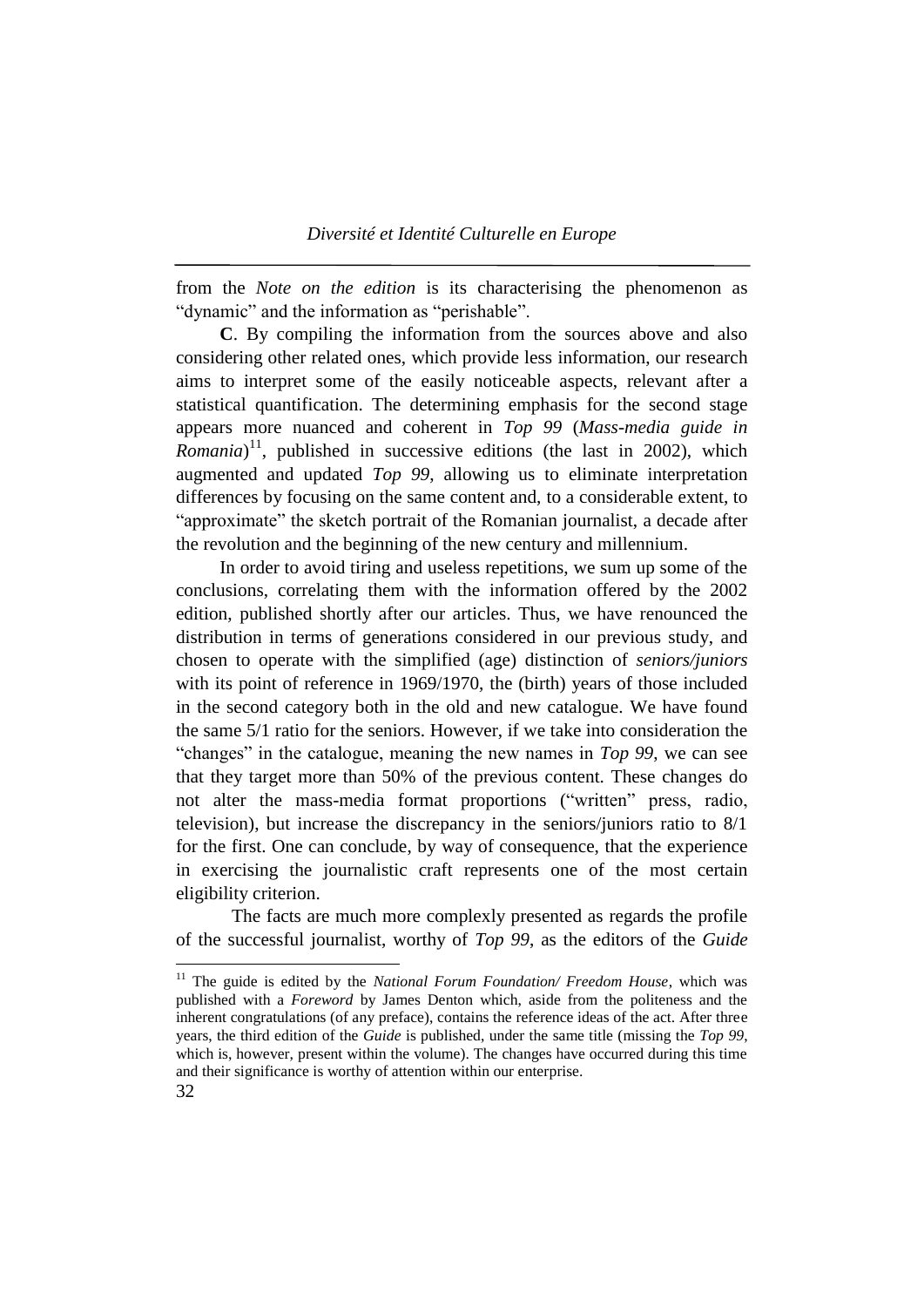call it, whose main "ingredients" (studies, qualifications and professional training courses), seen from the perspective of the great changes affecting Romania during the last decades, still offer astonishing answers. For a better focus and visibility of the information, we shall offer some of the data in comparison, as it was presented in the *Freedom House* outlook of the two editions, where we can see the increasing role that the television holds within the system.



Image 2. The evolution of the media phenomenon according to Freedom House "rankings"

*Presa scrisă = Written press Radio = Radio Televiziune = Television Nominalizări pe domenii = Nominations by domains*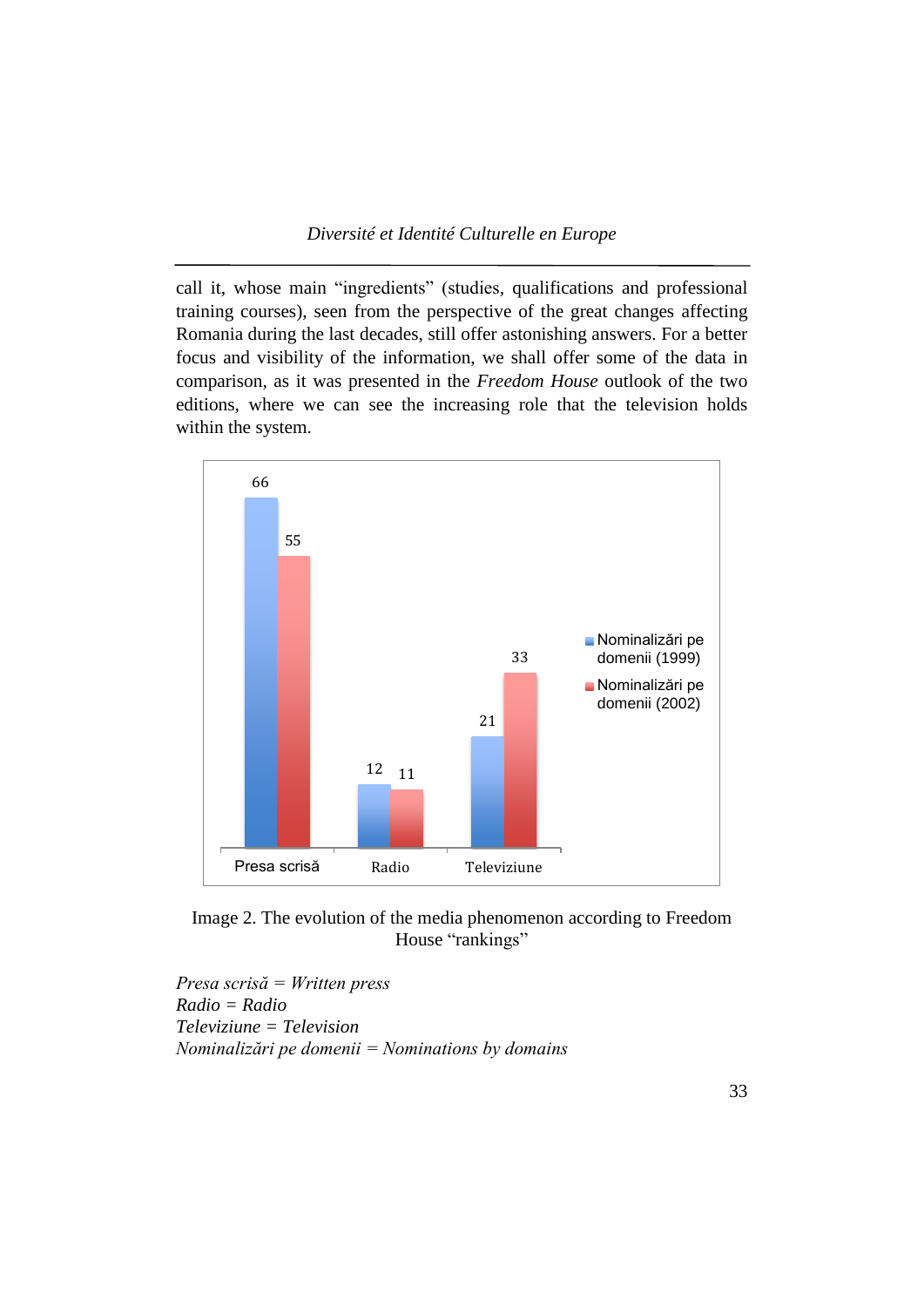

*Diversité et Identité Culturelle en Europe*



*Jurnalism = Journalism Litere = Letters/Literature Filosofie-istorie = Philosophy-History Drept = Law Politehnica = Engineering, Technical studies ASE = Economic studies Altele = Others Studii absolvite în anul = Studies graduated in...*

34 A positive fact regarding the role of academic qualifications, in *Top 99*/2002, the number of those having special journalistic education grows from 5 to 9, almost doubling. There are fewer journalists with *Literature* degrees, from 41 to 31. The professional environment remains dominant, representing almost a third of the total. The so-called opinion (attitudinal) journalism, obstinately practiced in our country, superseding the British model, could argue that the persistently high ranking of this category of studies always represents an open door to all kinds of media. The same decreasing tendency are noticed in regard to other humanistic fields (history, philosophy, law, sociology), ranked as less likely to provide access in the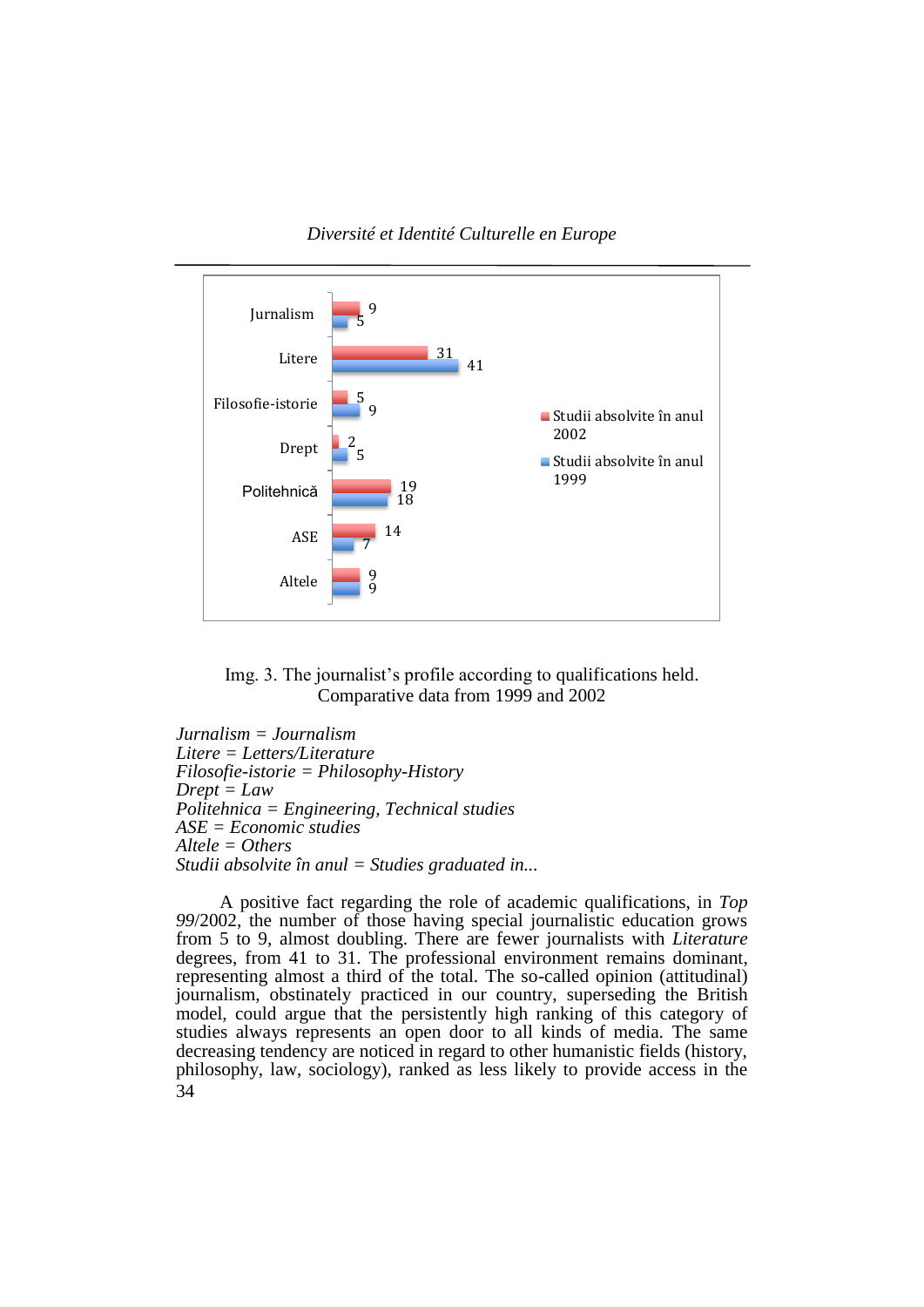domain of journalism. In turn, graduates of technical faculties are increasingly present in the profession, while the Academy of Economic Studies, which currently has only optional economic-financial press classes, doubles its visibility, a fact worth noting. Under the chapter *Other*  (graduated studies), the same curiosities<sup>12</sup> occur, some of them being plainly exotic (if sociology-psychology studies seem appropriate for the journalistic profession, it is rather exotic to find that, among the most appreciated 99 journalists of the year 2002, there are no fewer than five graduates of Music School or of the Theatre and Cinema University).

The conclusions we reached twelve years ago showed, as a first observation, that a decade after our country"s release from the totalitarian political system, the journalist was still not professionally established, despite the efforts made and the successes achieved. Unlike other areas of social life, where professional inclusion required specialised education, the mass-media were accessible to a huge wave of newcomers, from the most unexpected backgrounds, which constituted the grounds for the now historical dispute between the partisans of the two types of journalism (vocational and academic) to become more acute. Our feeling is that both sides are ignoring each other from the height of their absolute certainties. The opinions of some very influential journalists (Cristian Tudor Popescu<sup>13</sup>, Ion Cristoiu, Cornel Nistorescu) were answered on a rather similar note: "The essence of journalism is extremely heteroclite from the point of view of professional education. Between the two poles, those of amateurism and professionalism, one can meet a large variety of situations, in general lines, where most of the journalists have gained habits and competences in exercising their profession (...). Some of the journalists have attended short

<sup>&</sup>lt;sup>12</sup> We are astonished that some of the nominees of the three editions of *Freedom House* (we had the last two for consultation) have "betrayed" the gained position for another, a better one (from the financial, social and political point of view), while others have simply disappeared from the space of the media, partly because of the financial crisis, which had terrible effects on the traditional press published on paper, and partly because of the unprecedented evolution of technologies and the penetration into a new electronic medium, where some of the newspapers with a great tradition in Romanian press history can be found "lock, stock and barrel".

<sup>&</sup>lt;sup>13</sup> "Being a newspaper writer means something completely different from having good writing skills : it means having a detective's intuition, stubbornness, courage, physical and psychological resistance, the ability of establishing relationships with people, having an explosive expression that is at the same time easily accessible on the popular level. There is no journalism school: it can only be learnt at the newspaper, by seeing and doing. A good writer has equal chances of becoming an engineer or a Chinese language teacher" (*Noroiul din afară şi noroiul dinăuntru* – "The Mud Outside and the Mud Inside", an editorial by C. T. Popescu in *Adev. Lit.art*., April 23, 2002, p. 1.).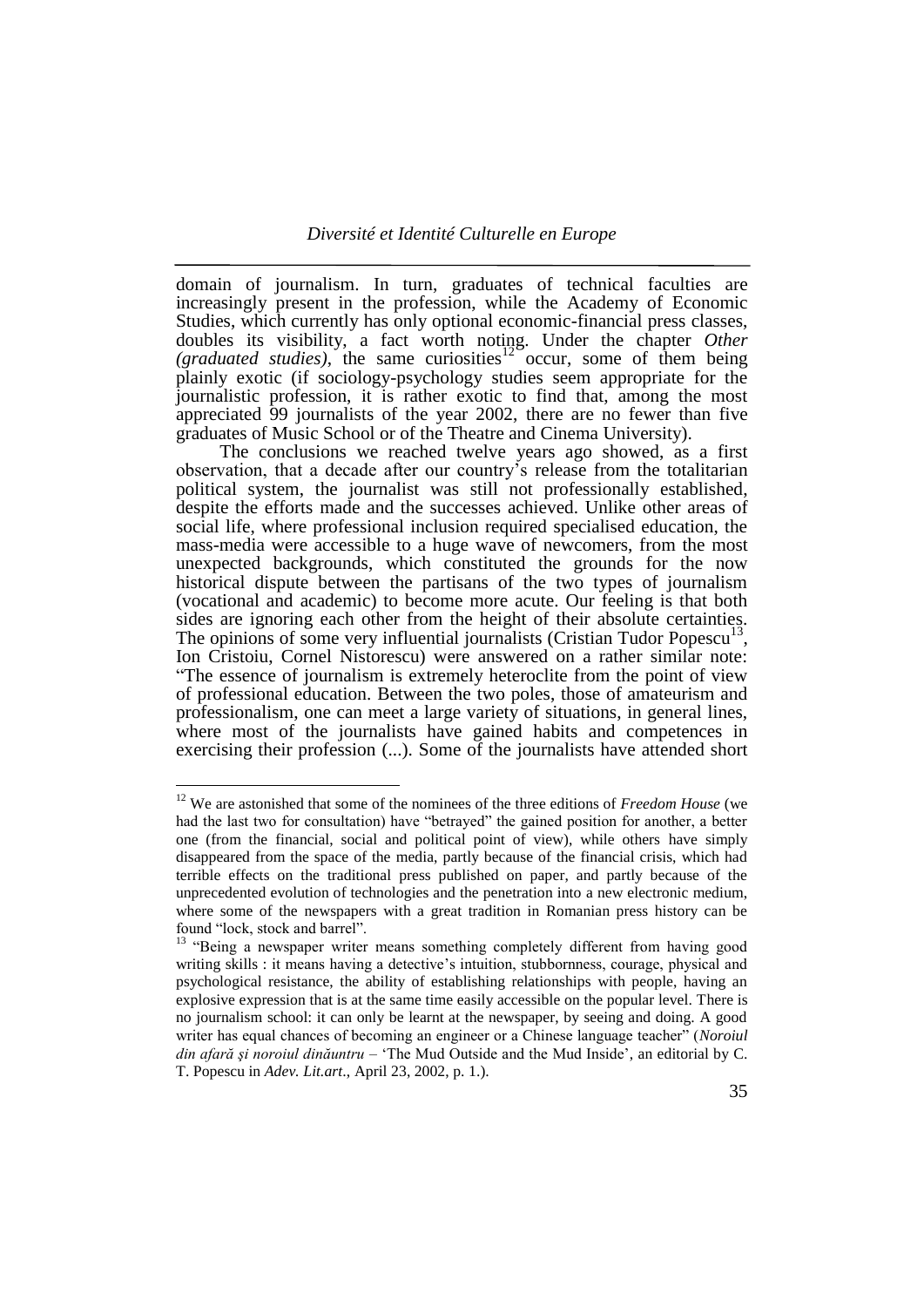training courses or have benefited from grants for training or internships abroad; for many, these have been an exotic experience, under the bias that the practices specific to occidental journalism cannot be applied in Romania; moreover, as a defensive reaction, an ideology of talent and innate vocation dominates the discourse of those working in the media, thus valuing amateurism and minimising any attempt of performance training."

**3**. 2002 - 2011, the third stage, marks a stable grounding of information as a result of the emergence and activity of "caste" associations, unions and agencies, tanking measurement offices NGOs or other official institutions. The emergence of institutional organisms has increased the interest for defining the professional profile, yet, in current activities, the disputes, which now have turned into polemic, are set on the "rigid" positions perpetuated during all this time, although new researches on the professional profile of the journalist have been added to them.

**A**. The new contributions come from the area of academic studies. During the same period, some mediation attempts (better called trials) have been made, as a form of cohabitation between vocational and academic journalism. There has been some agreement that any sort of training – practical activity with the editorial staff or internships in the West, student meetings with great editors, even attending lectures given by them – can contribute to an increasingly better certification in the field.

The issue has been approached in the books of certain well-known specialists. In the study *Formarea identităţii profesionale a jurnaliştilor*  (Formation of The Professional Identity of Journalists), Polirom, Iaşi, 2000, Luminita Rosca showed her preoccupation with defining the professional playfield characterising journalism. She emphasizes the role of the extraprofessional domains, which impose the requirements of the field over the profession. *Independence*, connected to the freedom of speech and *legitimacy*, is invoked in the sense of establishing a strategy that allows the professional group to preserve the monopoly over a certain activity. Like other representatives of academic journalism, the author believes that the professional group of journalists is absorbed by the idea that their profession is different from the traditionally established ones (law, medicine, engineering) and states: "Associating journalism with medicine and law is not random, the comparison is made both in specialised works, and, according to the journalists themselves, who, more than once, claim that they exert a profession in the same family as those mentioned" (p. 10). According to Denis Ruellan<sup>14</sup>, the author shows that the process of

 $14\,$ <sup>14</sup> Denis Ruellan, *La professionalisme du flou: identité et savoir-fairé des journalistes français*; Grenoble, Press Universitaires de Grenoble, 1963 (apud Luminița Roșca, in *quoted works*).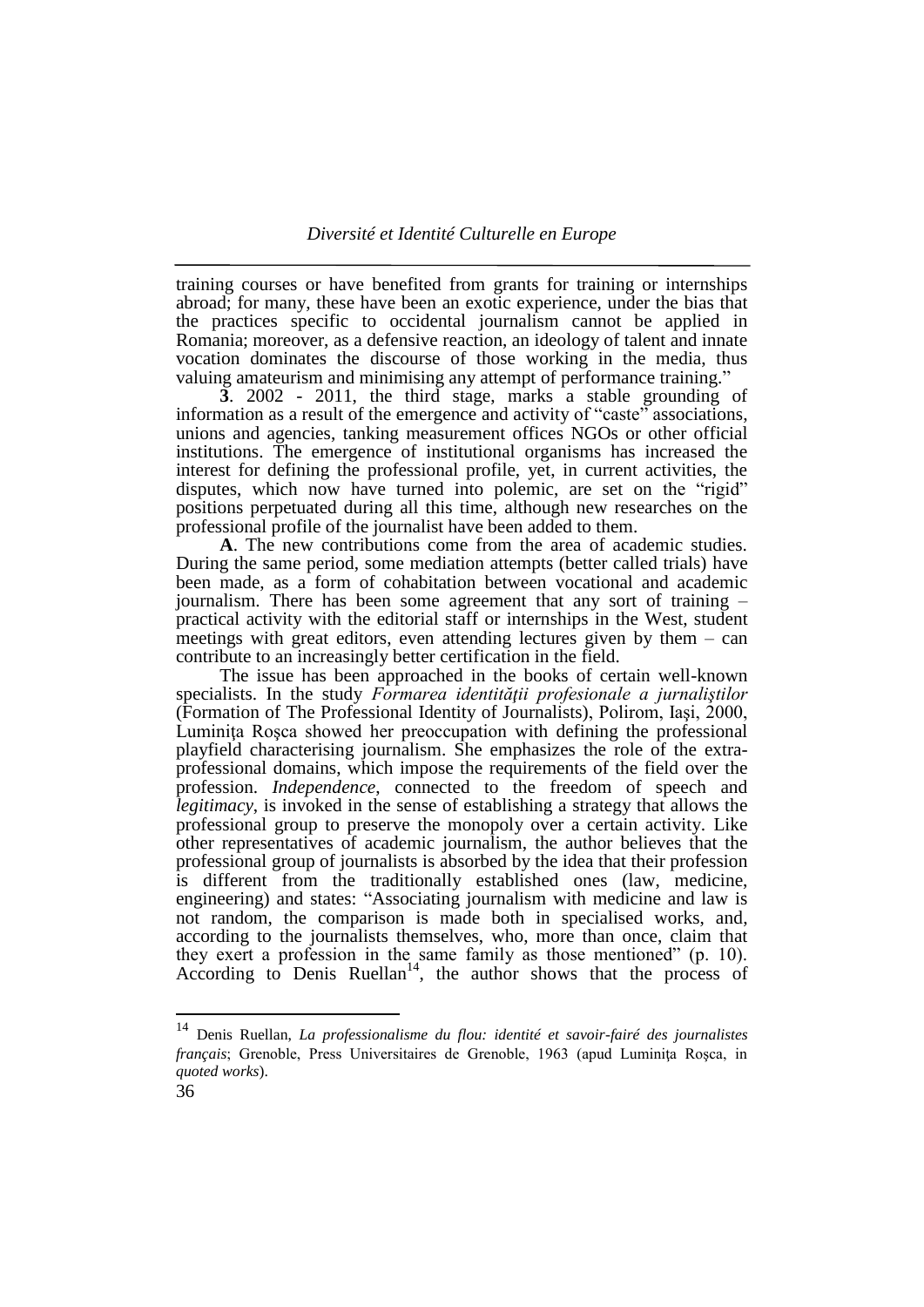demarcating the journalistic field from the other professional areas is the open access to the profession, where special qualifications and training is not mandatory for those writing for a publication" (p. 17). The work of Luminita Rosca pursues different coordinates. Following the evolution of the Romanian media during the last years, the debates over its professionalism or its lack of professionalism, the diverse and most often controversial argumentations, more than once I have found myself shrugging my shoulders and wondering rhetorically: "What is the use of all these? After all, what is *professionalism*? An honourable answer could be obtained by comparing the norms presented in any journalism textbook, with the practices of the present Romanian media. This sort of comparison is obviously unfavourable for present-day Romanian journalism, if we were only to list the findings of our comparative undertaking: information that is (often) unverified and lacking credibility, headlines that create expectations not always "met" by the content of the text, a lack of clarity at the level of presenting and ranking the information within the text, editing errors, low readability of the newspaper page, incoherent editorial policy. Taking these criteria into consideration, without a doubt you could find yourself on the side of those who state that today"s Romanian press is in a state of transition and – in many cases – manifests a lack of professionalism."  $(p.7)$ 

**B**. Much closer to the type of our investigation is Marian Petcu's study, *Jurnalist în România. Istoria unei profesii* (*Journalist in Romania. History of a Profession*), comunicare.ro, Bucharest, 2005, which approaches the subject heads-on, making a first and most documented history of the theme, with an impeccable achievement on the diachronic coordinate, without missing the essential data of the preoccupation for journalism in our country, with a stress on academic journalism, from the first attempts up to its institutional edification, whose history is obviously old. Throughout the work, which contains over one hundred pages of documents and annexes (statutes, laws and decrees), the author pleads in favour of academic journalism, mostly supported in the forty pages of the second chapter, called *Învăţământul jurnalistic românesc – istoria unei polemici* (*Romanian Journalistic Studies – The History of a Polemic*). The title itself indicates the bitterness at the end of the study: "The fascination generated by the journalistic profession has not diminished, not even after 15 years of postcommunist evolution. That is why an impressive number of faculties (unequal in performance, equipment and teachers) prepare journalists for the roughly 2000 newspapers and magazines, 194 television stations and over 130 radio stations in Romania. The high rate of aeration of the editorial staff makes most of the journalism graduates work even for short periods of time. The relationship between the professional community – quite heteroclite and going through an identity crisis – and the journalism schools remains deficient; many of the journalists that hold important positions in the mass-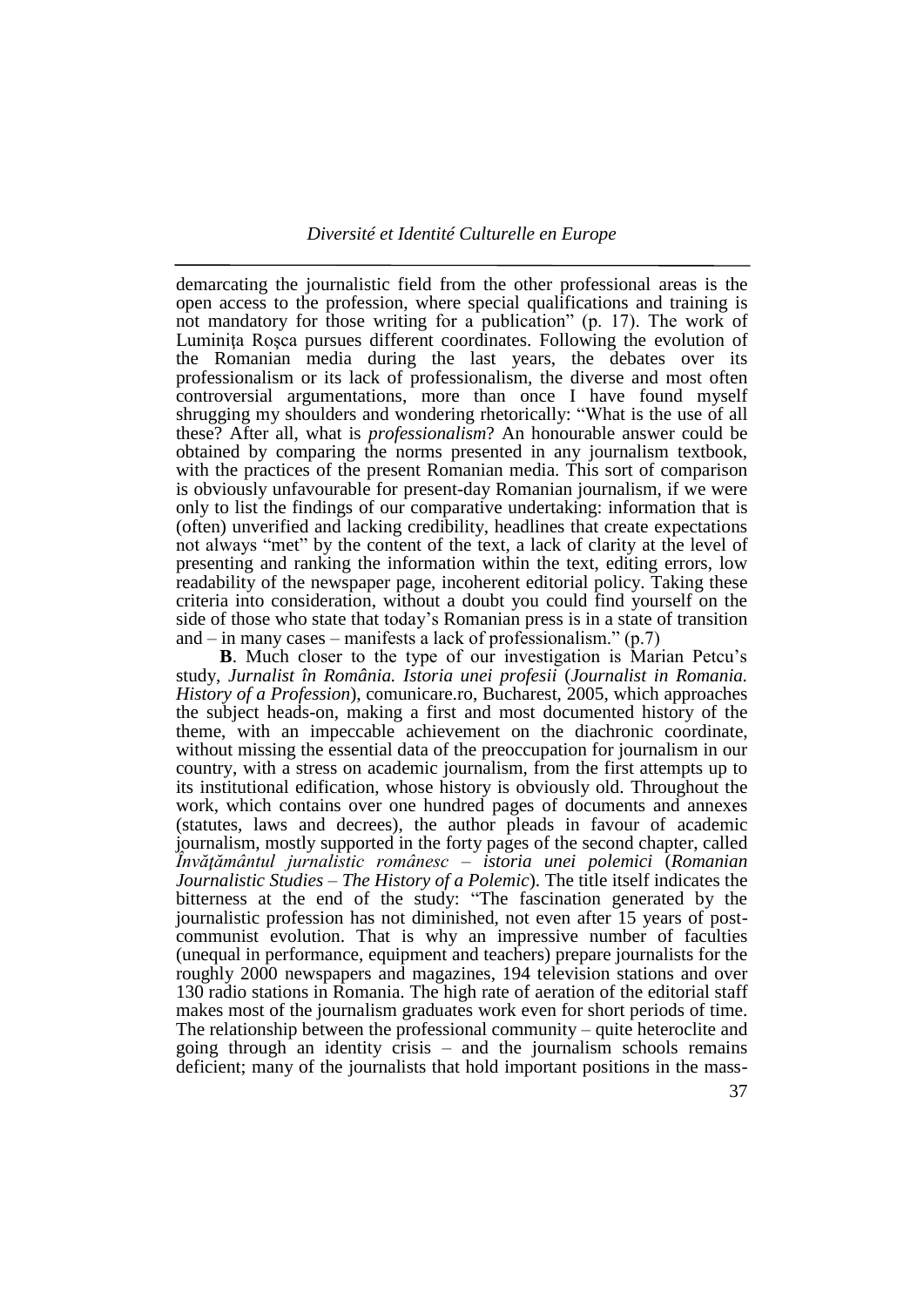media system are unable to understand the need for special studies and promote the old theme of talent – vocation – general knowledge" (p. 187). In terms of discourse, Marian Petcu"s undertaking is a *pro domo* one and we agree on its necessity, except for the idea that the journalists holding power positions refuse to step aside in order to make room for academic journalism. No competition functions by apologising and power positions always generate deficient relationships. The need for dialogue remains, and if sometimes the vehemence of oppugn goes beyond limits, that is due, as Marian Petcu "appositively" notices, to academic journalism, which is heteroclite and going through an identity crisis. Latin has a saying: *qui custodet custodies?*, which fits the described situation perfectly. Most of the teaching staff in the faculties of journalism come from areas related to this profession, however eclectic, from philology, sociology, psychology, law, philosophy, history and, recently, computer studies, but also from, in harsher terms, exotic areas. The reality that academic journalism was started in our country by mercenaries of different "weapons" cannot be ignored, all the more as some of them do not teach journalism, but, as study programmes show, keep on teaching philology, philosophy, sociology, etc. This has not stopped some of them to mark their territory as founders and then fiercely protect it against...strangers. The Latin saying *qui custodet custodies?* was never taken into consideration while calculating these deficient relationships. Moreover, the situation is being perpetuated and anyone browsing through a journalism textbook written by multiple authors will be surprised to learn that, at the beginning, the prophets had a different professional orientation. These realities are also part of the present subject's case.

**C**. The most recent publication in the field belongs to Camelia Popa<sup>15</sup>, a doctor in psychology and, for almost decades, a journalist for "România liberă", who aims to scan the profession in two stages. The first introduces us into the intimacy of psychological research, in order to establish the basic concepts (profile, features) of the personality factor and the second continues by creating a psycho-professional sketch of the journalist based on the personality profile previously made. The work is unprecedented in the space of national research and, after acquainting us with the theoretical body of coordinates able to represent the value "scaffolding" of the personality traits obtained by abstraction, it advances from the theoretical field, by means of a series of tests given to journalists, to the reality and actuality field activities, thus obtaining the generic "portrait" or the collective (group) profile. Regarding the first two stages, Camelia Popa"s research can be considered a conclusive image of the profession, a picture whose high resolution has been obtained due to using certain scientific

<sup>15</sup> Camelia Popa, *Jurnalistul: personalitate şi profesie* (*The Journalist: Personality and Profession*), University Publishing House, Bucharest, 2012.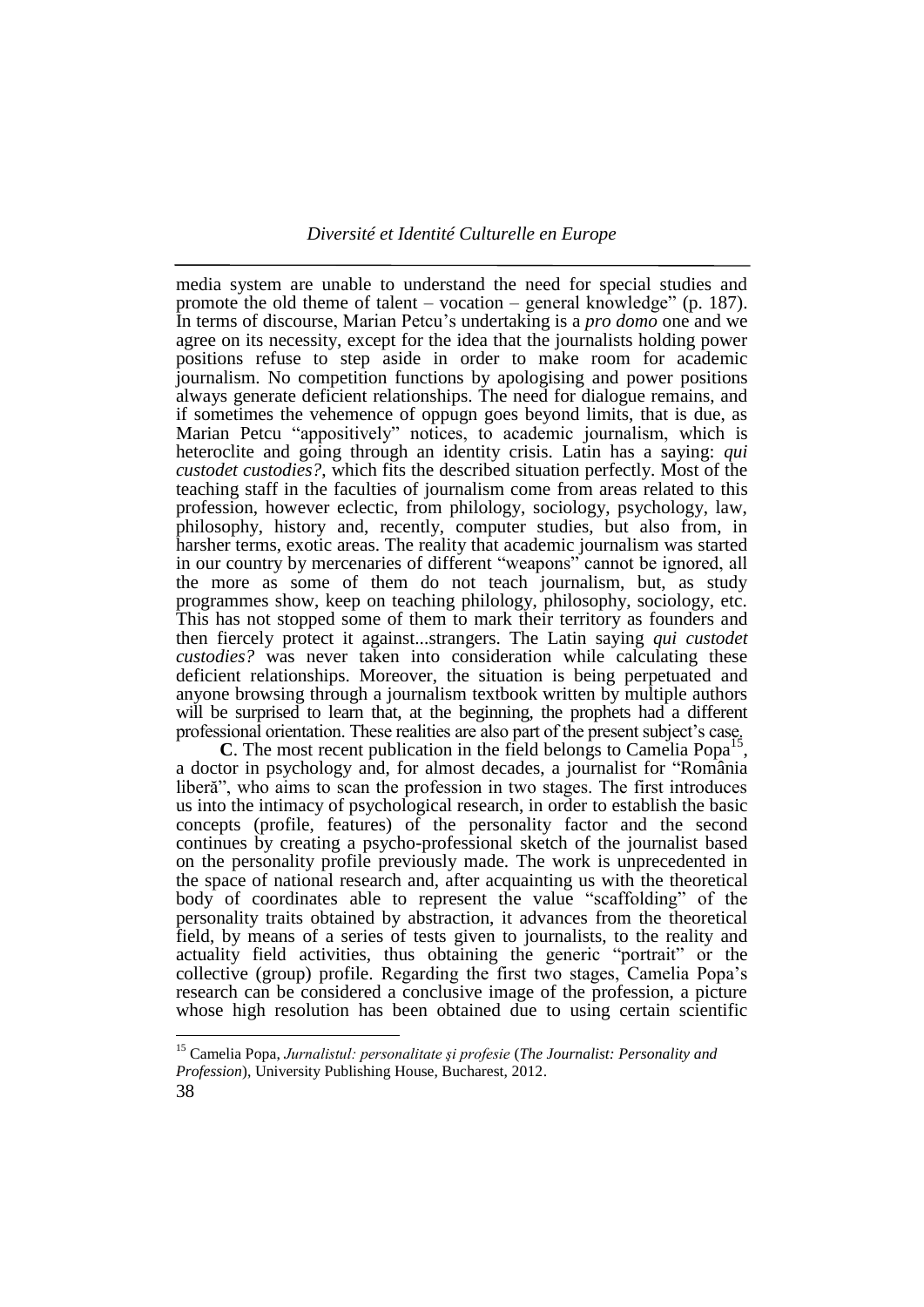instruments and conceptual filters leaving little room for error. That is why the result is not different from the reality on the field and does not conclusively bend the balance in favour of any of the "sides" claiming authority in the field of journalism<sup>16</sup>.

**IV**. Instead of conclusions, we must frankly admit that the profile of the journalist in the post-communist period holds a series of characteristics that belong, in terms of purpose, to favouring one"s access to all environments, from the highest elite, to the social *underground*, nothing being completely unknown. Its style does not belong to an artist of the word, because his preoccupation is not the inventiveness of language, but "translating" it from Romanian into Romanian. As a means of approaching the realities he enters, he is a communicator who could perfect his methods due to an academic specialization. To me, it seems that those betting on qualities such as investigative intuition, stubbornness, courage, physical and psychological strength, the ability to establish relationships with people, the explosive and easily accessible verb – are right. In general, much like native talent, these cannot be taught in classrooms. The professional space belongs to all these, and if we were to invoke history, the past and the traditions of the media, it becomes easy to understand how much they have in common.

Furthermore, during the last period of time, the evolution of technologies has caused a mutation within the profession. Due to these unpredictable changes, continuously fluid, the profile of the journalist changes almost daily. Without consuming its initial flame, he has already entered a new stage. The Informational Society, also defined as a Society of Knowledge, is open to individual freedom and initiatives, while the electronic environment claims a great future. The consequences in the field are well-known. Under the double effect of the economic crisis and the technological revolution, paper is almost gone. The most notorious journalists have migrated towards television or have become *bloggers*, and newspapers moved online, just like the writers. The number of candidates for journalistic academic programmes is dramatically dropping. Before gaining a strong autonomy, journalism has been integrated in the very new

 $16$  In fact, the author does not respond to this dispute, joining it with a relevant comment: "He is not a writer, because, due to the custom of his job, he does not have the right to invent, nor to act, even if he intensely takes part in the show of life. He is not a politician, because his decisions do not have an electoral argumentation... nor is he a judge, because his judging does not pass sentences (...) the journalist represents the exponent of a heteroclite professional category, difficult to comprise within the patterns of classic professions. Seen as an incurable dreamer or, at times, as a rigorous analyst, the journalist is a «social product» of his time, but also a well-defined individual, with a set of features that grant him success in his profession (p.7).